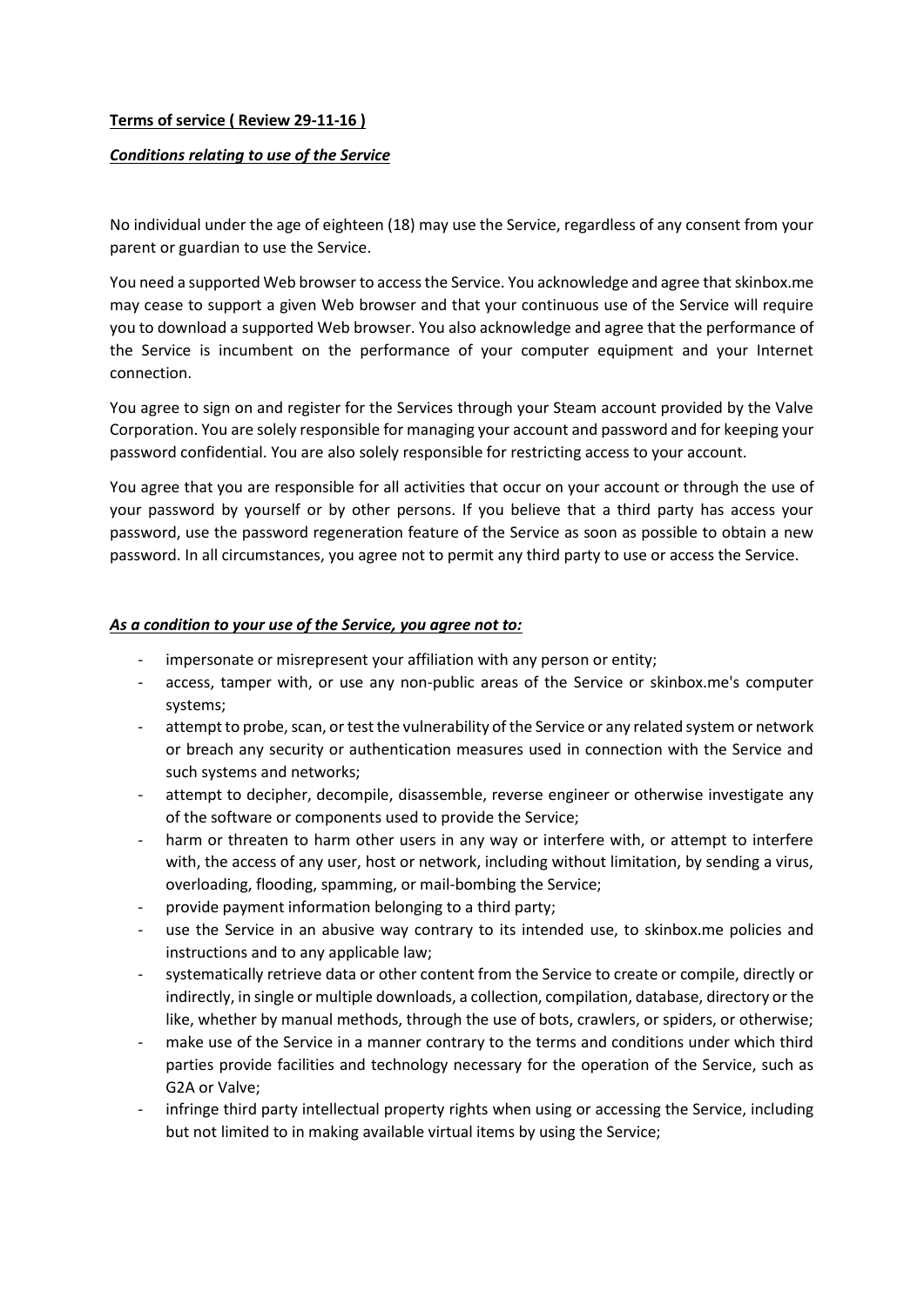make use of, promote, link to or provide access to materials deemed by skinbox.me at its sole discretion to be offensive or cause harm to skinbox.me reputation, including, but not limited to, illegal content and pornographic content and content deemed offensive or injurious to skinbox.me and/or the Service (such as Warez sites, IRC bots and bittorent sites).

# *Termination*

- We may terminate or suspend access to our Service immediately, without prior notice or liability, for any reason whatsoever, including without limitation if you breach the Terms.
- All provisions of the Terms which by their nature should survive termination shall survive termination, including, without limitation, ownership provisions, warranty disclaimers, indemnity and limitations of liability.
- We may terminate or suspend your account immediately, without prior notice or liability, for any reason whatsoever, including without limitation if you breach the Terms.
- Upon termination, your right to use the Service will immediately cease. If you wish to terminate your account, you may simply discontinue using the Service.
- All provisions of the Terms which by their nature should survive termination shall survive termination, including, without limitation, ownership provisions, warranty disclaimers, indemnity and limitations of liability.

# *Links To Other Web Sites*

- Our Service may contain links to third-party web sites or services that are not owned or controlled by skinbox.me.
- skinbox.me has no control over, and assumes no responsibility for, the content, privacy policies, or practices of any third party web sites or services. You further acknowledge and agree that skinbox.me shall not be responsible or liable, directly or indirectly, for any damage or loss caused or alleged to be caused by or in connection with use of or reliance on any such content, goods or services available on or through any such web sites or services.
- We strongly advise you to read the terms and conditions and privacy policies of any third-party web sites or services that you visit.

# *No warranties*

This website is provided "as is" without any representations or warranties, express or implied. www.skinbox.me makes no representations or warranties in relation to this website or the information and materials provided on this website. Without prejudice to the generality of the foregoing paragraph, www.skinbox.me does not warrant that: this website will be constantly available, or available at all; or the information on this website is complete, true, accurate or non-misleading. Nothing on this website constitutes, or is meant to constitute, advice of any kind. If you require advice in relation to any legal, financial or medical matter you should consult an appropriate professional.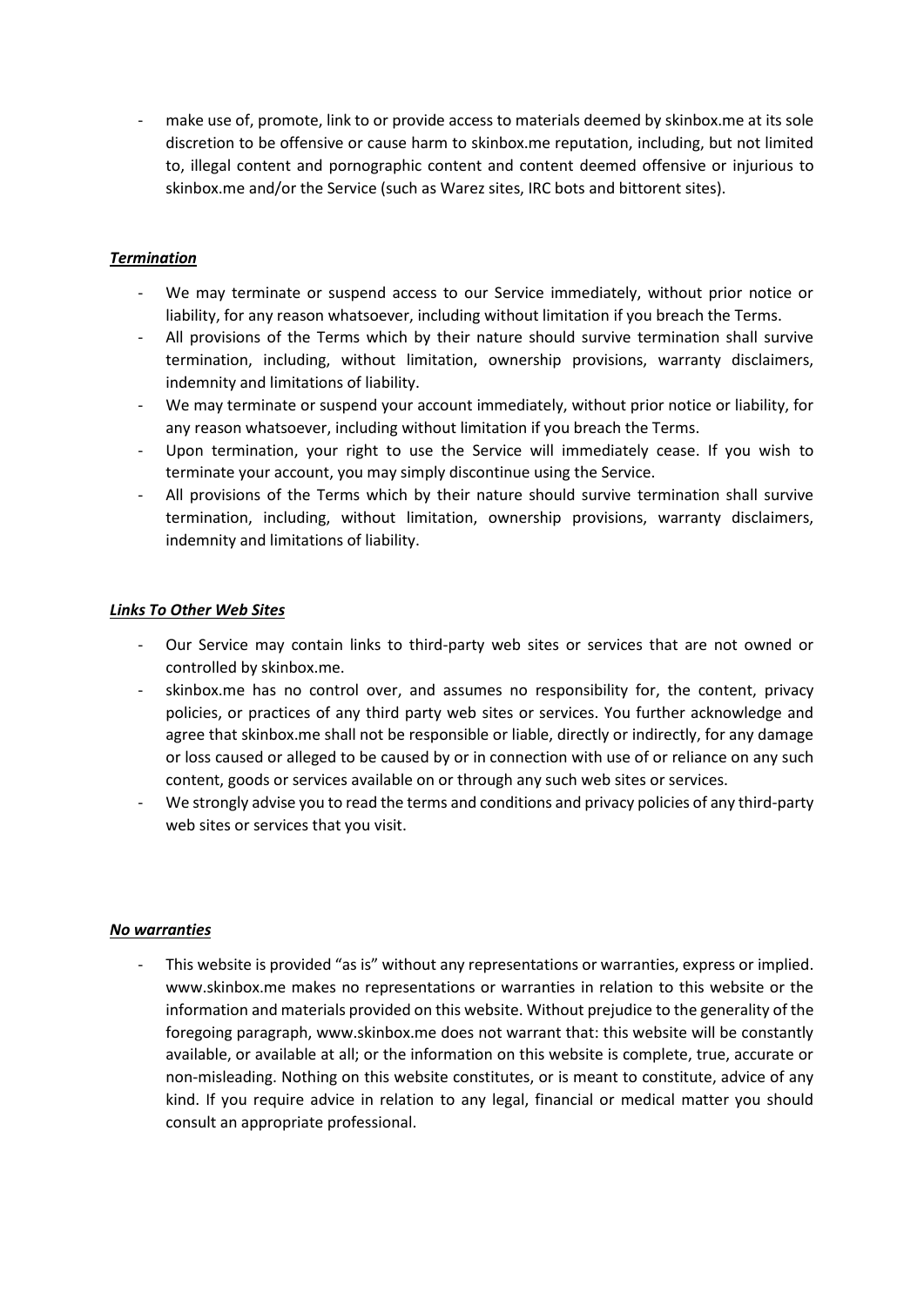### *Affiliation*

We are in NO WAY affiliated with or endorsed by the Valve corporation, Counter Strike: Global Offensive, Steam or any other trademarks of the Valve corporation.

#### *Skinbox.me Wallet*

By topping up an amount to your skinbox.me wallet, you accept that the credits received (labeled by the Key sign) are not worth real money and not subject to any refunds.

#### *Additional Terms and Conditions; EULAs*

When you use G2A Pay services provided by G2A.COM Limited (hereinafter referred to as the "G2A Pay services provider") to make a purchase on our website, responsibility over your purchase will first be transferred to G2A.COM Limited before it is delivered to you. G2A Pay services provider assumes primary responsibility, with our assistance, for payment and payment related customer support. The terms between G2A Pay services provider and customers who utilize services of G2A Pay are governed by separate agreements and are not subject to the Terms on this website.

With respect to customers making purchases through G2A Pay services provider checkout, (i) the Privacy Policy of G2A Pay services provider shall apply to all payments and should be reviewed before making any purchase, and (ii) the G2A Pay services provider Refund Policy shall apply to all payments unless notice is expressly provided by the relevant supplier to buyers in advance. In addition the purchase of certain products may also require shoppers to agree to one or more End-User License Agreements (or "EULAs") that may include additional terms set by the product supplier rather than by Us or G2A Pay services provider. You will be bound by any EULA that you agree to.

We and/or entities that sell products on our website by using G2A Pay services are primarily responsible for warranty, maintenance, technical or product support services for those Products. We and/or entities that sell products on our website are primarily responsible to users for any liabilities related to fulfillment of orders, and EULAs entered into by the End-User Customer. G2A Pay services provider is primarily responsible for facilitating your payment.

You are responsible for any fees, taxes or other costs associated with the purchase and delivery of your items resulting from charges imposed by your relationship with payment services providers or the duties and taxes imposed by your local customs officials or other regulatory body.

You here by confirm and acknowledge that when purchasing Items contained in the cases, you will acquire one Item per case. Item contained in the case is chosen randomly and automatically by the Site. You here by acknowledge, confirm and agree that the Item contained in the Case is nonrefundable and cannot be exchanged to another Item at the Site. You agree to purchase any of the Items contained in the case and do not have and will not have any claims regarding the process of choosing the particular Item at the Site or regarding the Item contained in the case that you have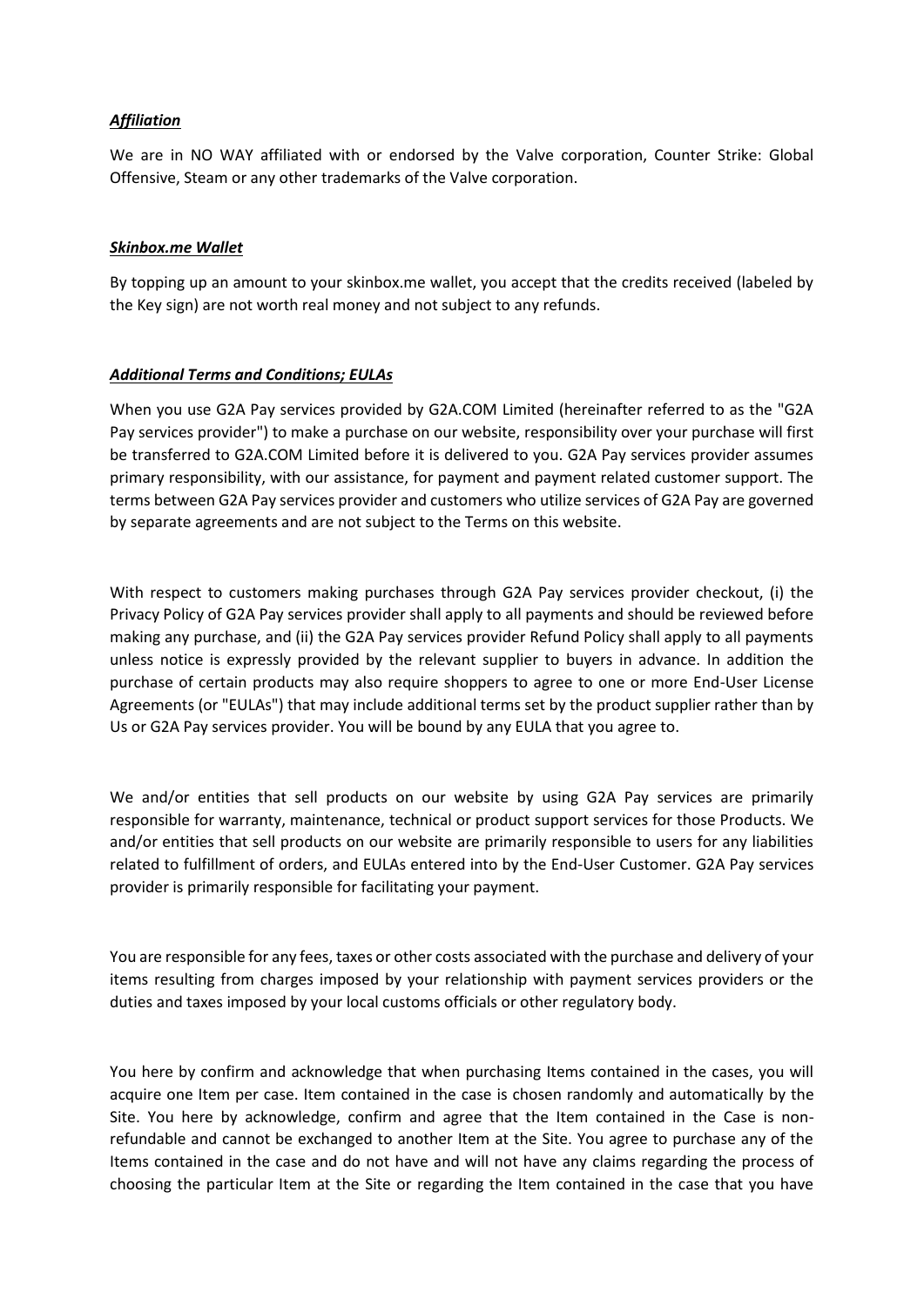purchased. You here by confirm and agree that the price of the case, including Item contained here in, is reasonable and meets your expectations and you are not entitled to claim any compensation from the Service provider. Any and all Items purchased at the Site are non-refundable.

For customer service inquiries or disputes, You may contact us by email at support@skinbox.me

Questions related to payments made through G2A Pay services provider payment should be addressed to [support@g2a.com.](mailto:support@g2a.com)

### **Privacy Polity ( Review 29-11-16 )**

Plug-IT ("us", "we", or "our") operates the http://skinbox.me website (the "Service").

This page informs you of our policies regarding the collection, use and disclosure of Personal Information when you use our Service.

We will not use or share your information with anyone except as described in this Privacy Policy.

We use your Personal Information for providing and improving the Service. By using the Service, you agree to the collection and use of information in accordance with this policy. Unless otherwise defined in this Privacy Policy, terms used in this Privacy Policy have the same meanings as in our Terms and Conditions, accessible at http://winaskin.com

#### **Information Collection And Use**

While using our Service, we may ask you to provide us with certain personally identifiable information that can be used to contact or identify you. Personally identifiable information may include, but is not limited to, your email address, other information ("Personal Information").

#### **Log Data**

We may also collect information that your browser sends whenever you visit our Service ("Log Data"). This Log Data may include information such as your computer's Internet Protocol ("IP") address, browser type, browser version, the pages of our Service that you visit, the time and date of your visit, the time spent on those pages and other statistics.

In addition, we may use third party services such as Google Analytics that collect, monitor and analyze this type of information in order to increase our Service's functionality. These third party service providers have their own privacy policies addressing how they use such information.

#### **Cookies**

Cookies are files with small amount of data, which may include an anonymous unique identifier. Cookies are sent to your browser from a web site and stored on your computer's hard drive.

We use "cookies" to collect information. You can instruct your browser to refuse all cookies or to indicate when a cookie is being sent. However, if you do not accept cookies, you may not be able to use some portions of our Service.

#### **DoubleClick Cookie**

Google, as a third party vendor, uses cookies to serve ads on our Service. Google's use of the DoubleClick cookie enables it and its partners to serve ads to our users based on their visit to our Service or other web sites on the Internet.

You may opt out of the use of the DoubleClick Cookie for interest-based advertising by visiting the Google Ads Settings web page: http://www.google.com/ads/preferences/